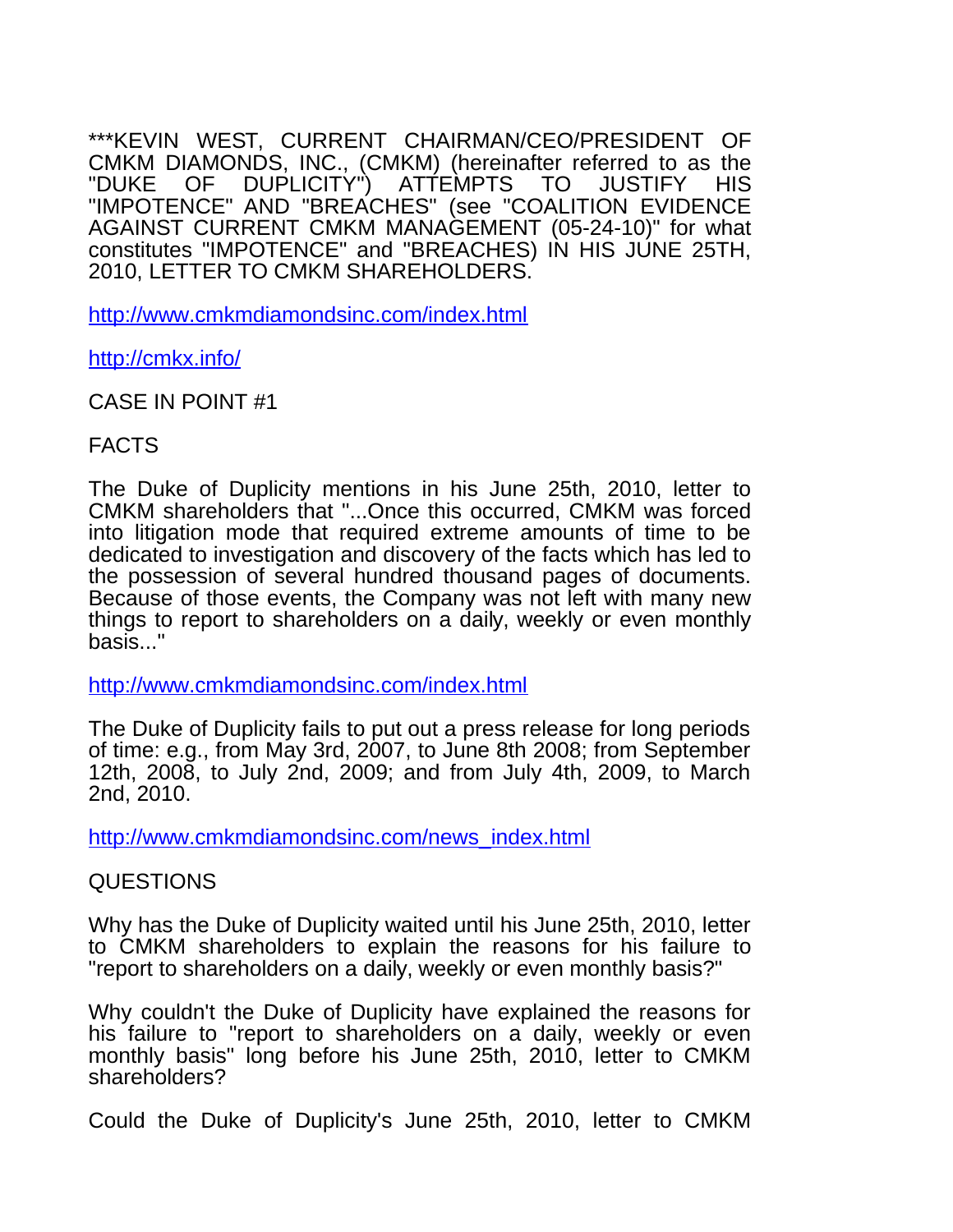shareholders be a direct response to the COALITION EVIDENCE AGAINST CURRENT CMKM MANAGEMENT (05-24-10) and the COALITION EVIDENCE AGAINST CMKM MANAGEMENT-ADDENDUM (06-24-10)?

Could the Duke of Duplicity be guilty of IMPOTENCE and BREACHES for his failure to have already explained the reasons he failed to "report to shareholders on a daily, weekly or even monthly basis?"

Could the Duke of Duplicity be attempting to cover up his IMPOTENCE and BREACHES by posting his June 25th, 2010 letter to CMKM shareholders?

Could some CMKM shareholders be too intelligent/aware to be duped by this transparent ploy of the Duke of Duplicity?

Could the Duke of Duplicity be finding it impossible to escape from his 3+ years of IMPOTENCE and BREACHES?

Could the Duke of Duplicity be civilly liable for his IMPOTENCE and BREACHES?

Could the Duke of Duplicity be criminally liable for his IMPOTENCE and BREACHES?

END OF QUESTIONS

CASE IN POINT #2

FACTS

The Duke of Duplicity wrote in his June 25th, 2010, letter to CMKM shareholders that, "I still believe that CMKM Diamonds, Inc. was a victim of NAKED SHORTING..." [emphasis added by author]

<http://www.cmkmdiamondsinc.com/index.html>

See COALITION EVIDENCE AGAINST CURRENT CMKM MANAGEMENT (05-24-10).

CURRENT CMKM MANAGEMENT APPEARS TO BE GUILTY OF IMPOTENCE AND BREACHES AND IN FACT MIGHT BE AIDING AND ABETTING/PROTECTING THE VERY PERPETRATORS THAT/WHO WERE INVOLVED IN THE NSS OF CMKM'S STOCK AS EVIDENCED BY ITS STATEMENTS AND ALLEGED EXAMINATION/INVESTIGATION THAT CONTRADICTS CURRENT LITIGATION AND MITIGATES THE SEVERITY OF THE NSS OF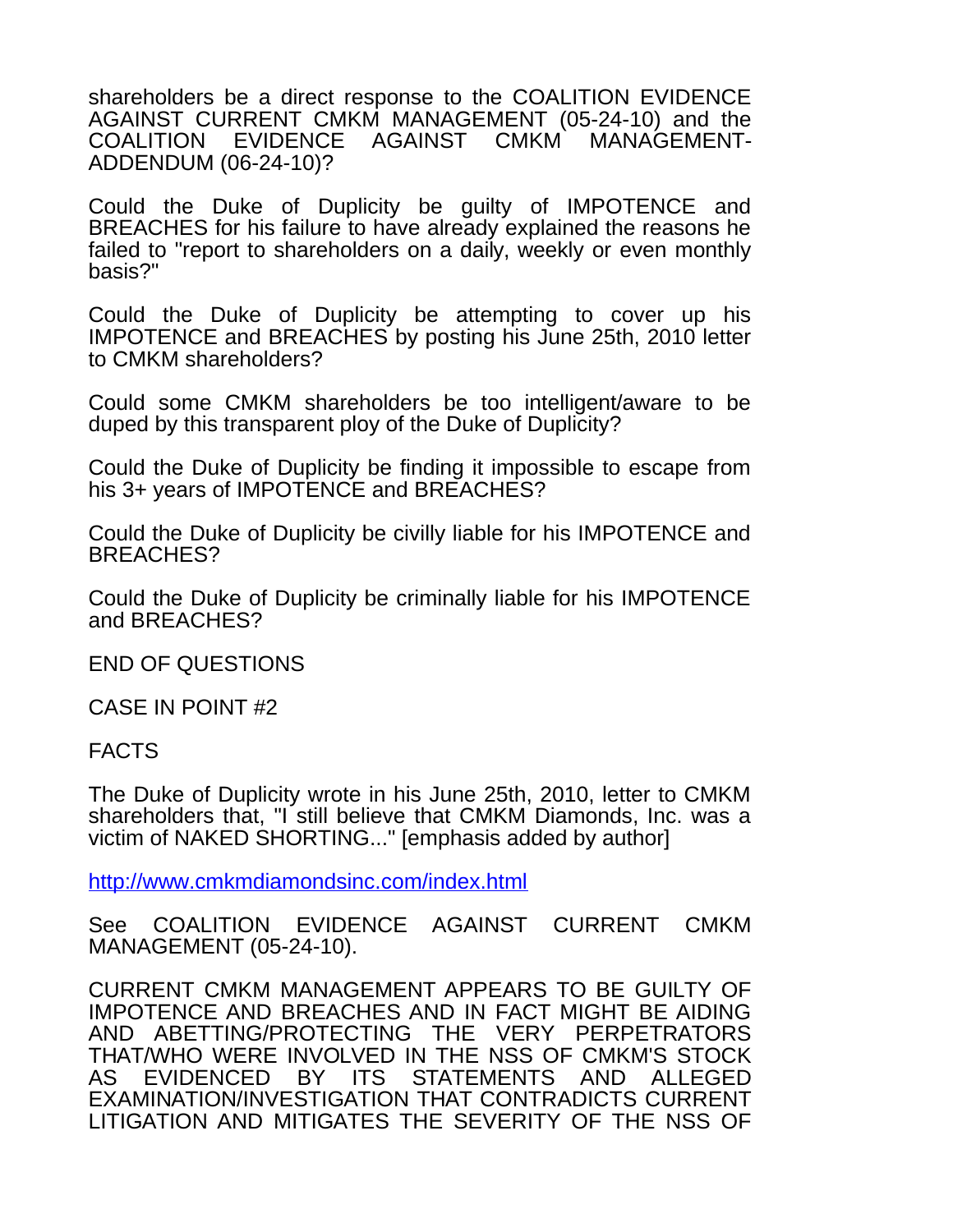# CMKM STOCK, CASE IN POINT #2.

<http://cmkx.info/>

### QUESTIONS

What caused the Duke of Duplicity, BEFORE becoming Chairman/CEO/President of CMKM, to believe that CMKM was a victim of illegal naked short selling (NSS)?

What caused the Duke of Duplicity, AFTER becoming Chairman/CEO/President of CMKM, to flip-flop and begin referring to the illegal NSS of CMKM's stock as the legal failures to deliver (FTD)?

What caused the Duke of Duplicity, in his June 25th, 2010, letter to CMKM shareholders, to flip-flop yet again and reassert his initial belief that CMKM was a victim of illegal NSS?

Could the Duke of Duplicity be guilty of IMPOTENCE and BREACHES for his initially flip-flopping and referring to the illegal NSS of CMKM's stock as the legal FTD?

Could the Duke of Duplicity be attempting to cover up his IMPOTENCE and BREACHES by flip-flopping yet again and reasserting his initial belief that CMKM was a victim of illegal NSS?

Could some CMKM shareholders be too intelligent/aware to be duped by this transparent ploy of the Duke of Duplicity?

Could the Duke of Duplicity be finding it impossible to escape from his 3+ years of IMPOTENCE and BREACHES?

Could the Duke of Duplicity be civilly liable for his IMPOTENCE and BREACHES?

Could the Duke of Duplicity be criminally liable for his IMPOTENCE and BREACHES?

END OF QUESTIONS

CASE IN POINT #3

## FACTS

The Duke of Duplicity mentions in his June 25th, 2010, letter to CMKM shareholders that he "recently visited personally with attorney Al Hodges...has "known and remained friends with Al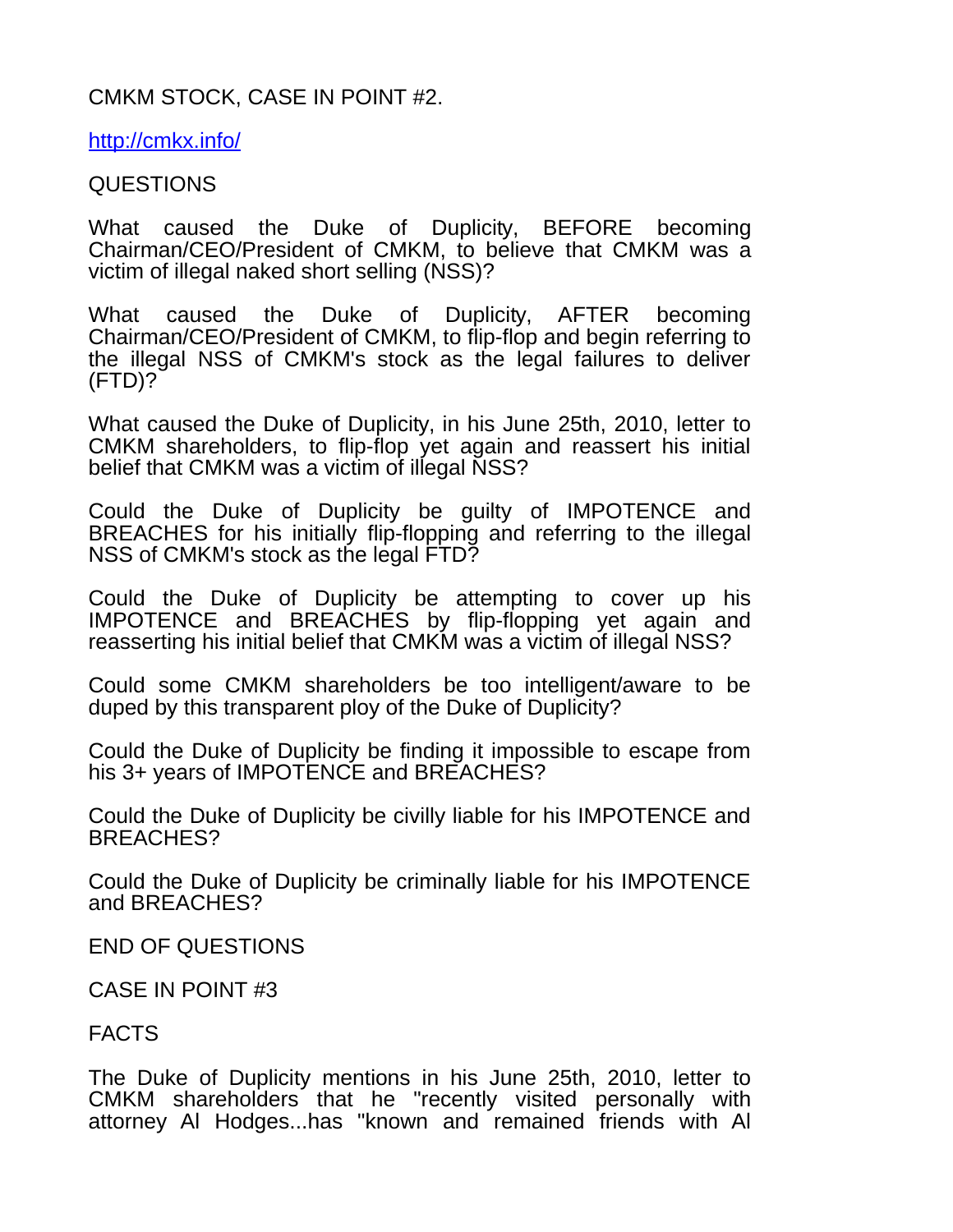Hodges ever since that fateful day in March of 2007 within an hour or so after Urban Casavant turned the Company over to me......was not privileged to the evidence that he maintains..." that Al Hodges "has irrefutable evidence of funds being held for eventual distribution to the CMKM shareholders and that he believes that the release of those funds is imminent."

<http://www.cmkmdiamondsinc.com/index.html>

See COALITION EVIDENCE AGAINST CURRENT CMKM MANAGEMENT (05-24-10)

CURRENT CMKM MANAGEMENT APPEARS TO BE GUILTY OF IMPOTENCE AND BREACHES AND IN FACT MIGHT BE AIDING AND ABETTING/PROTECTING THE VERY PERPETRATORS THAT/WHO WERE INVOLVED IN THE NSS OF CMKM'S STOCK AS EVIDENCED BY ITS STATEMENTS AND ALLEGED EXAMINATION/INVESTIGATION THAT CONTRADICTS CURRENT LITIGATION AND MITIGATES THE SEVERITY OF THE NSS OF CMKM STOCK, CASE IN POINT #1.

<http://cmkx.info/>

QUESTIONS

Why has the Duke of Duplicity mentioned in his June 25th, 2010, letter to CMKM shareholders that he "recently visited personally with attorney Al Hodges" and has "known and remained friends with Al Hodges ever since that fateful day in March of 2007 within an hour or so after Urban Casavant turned the Company over to me?"

Why has Duke of Duplicity "recently visited personally with attorney Al Hodges" at this SPECIFIC time?

Could the Duke of Duplicity be attempting to associate himself with Al Hodges with the hope that some of the immense popularity of Al Hodges will rub off on him?

Why has the Duke of Duplicity mentioned in his June 25th, 2010, letter to CMKM shareholders that Al Hodges "has irrefutable evidence of funds being held for eventual distribution to the CMKM shareholders and that he believes that the release of those funds is imminent?"

Could the Duke of Duplicity be attempting to cover up his IMPOTENCE and BREACHES for failing to take similar appropriate ACTION by associating himself with the Bivens Action of Al Hodges?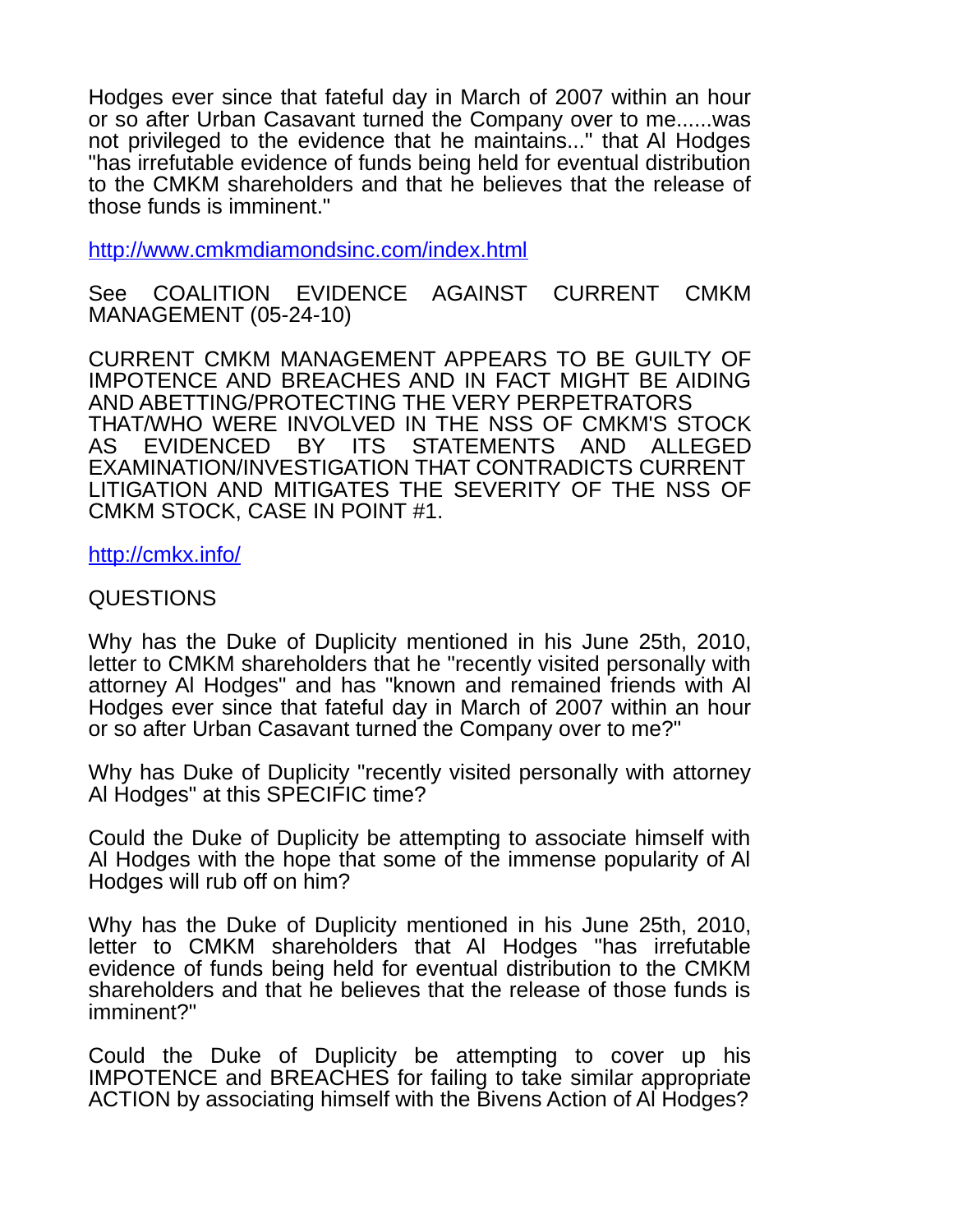Could some CMKM shareholders be too intelligent/aware to be duped by this transparent ploy of the Duke of Duplicity?

Could the Duke of Duplicity be finding it impossible to escape from his 3+ years of IMPOTENCE and BREACHES?

Could the Duke of Duplicity be civilly liable for his IMPOTENCE and BREACHES?

Could the Duke of Duplicity be criminally liable for his IMPOTENCE and BREACHES?

END OF QUESTIONS

CASE IN POINT #4

FACTS

The Duke of Duplicity announces in his June 25th, 2010, letter to CMKM shareholders that, "CMKM intends to hold its first ever official shareholder's meeting within the next 12 months."

See COALITION EVIDENCE AGAINST CURRENT CMKM MANAGEMENT (05-24-10).

BOTH THE PREVIOUS CMKM MANAGEMENT AND THE CURRENT CMKM MANAGEMENT HAVE APPARENTLY FAILED TO CALL AN ANNUAL SHAREHOLDER MEETING THEREBY BREACHING CMKM'S BYLAWS, VIOLATING NRS 78.310-78.330, AND MAKING THEM GUILTY OF MISMANAGEMENT.

<http://cmkx.info/>

In a March 30th, 2007 PR, Urban Casavant announces that he steps down as "Chairman of the Board, sole Director, President, Secretary and Treasurer of CMKM Diamonds, Inc." due to "health issues" and appoints the Duke of Duplicity, current interim CEO and a person with neither

apparent business nor mining background "to take over at the helm."

[http://www.cmkmdiamondsinc.com/news\\_index.html](http://www.cmkmdiamondsinc.com/news_index.html)

When the Duke of Duplicity announces in his June 25th, 2010, letter to CMKM shareholders that, "CMKM intends to hold its first ever official shareholder's meeting within the next 12 months," he is in fact admitting that he is guilty of breaching CMKM's bylaws, violating NRS 78.310-78.330, violating Texas Business Corporation Act, Article 2.24, and mismanagement for failing to have already called